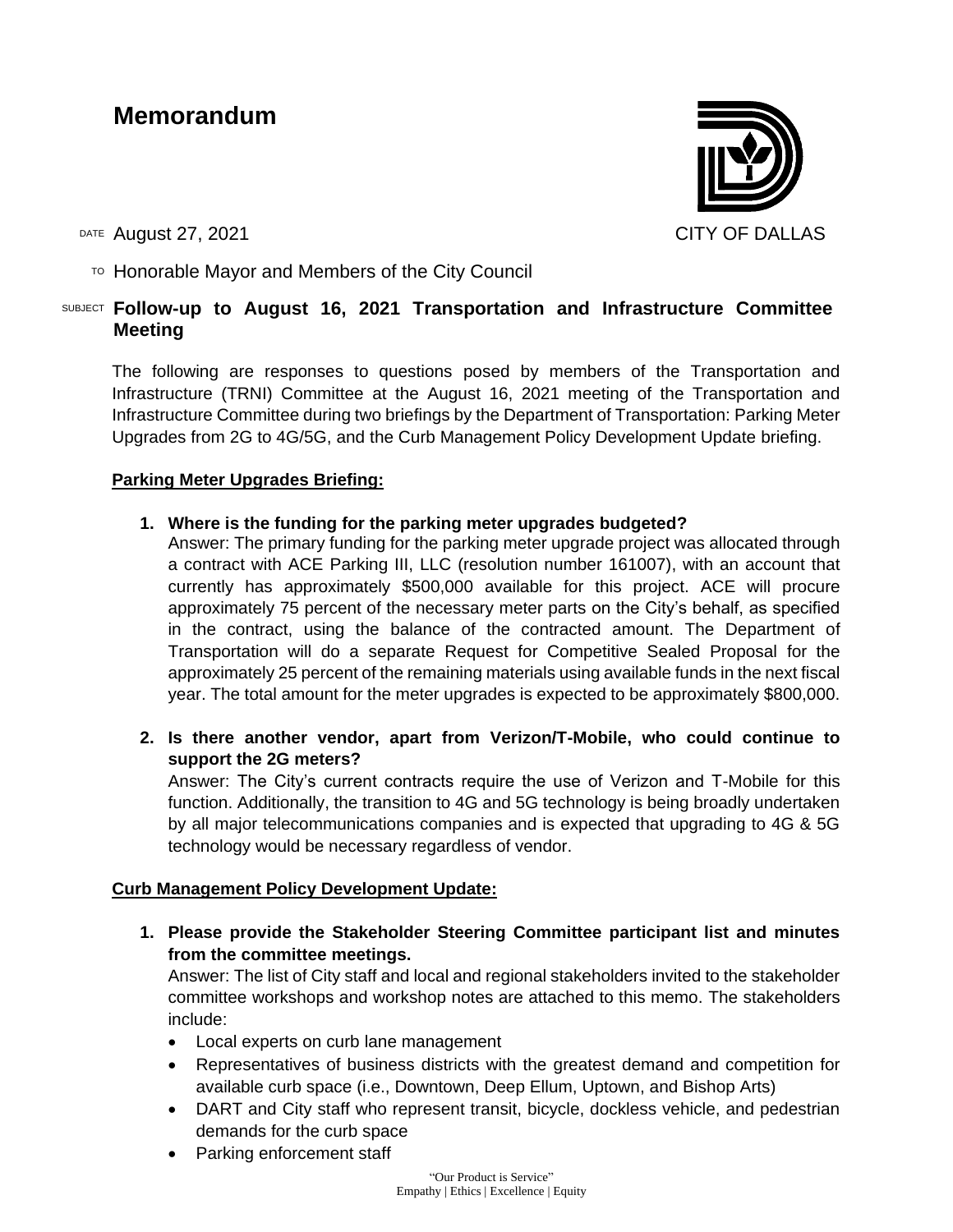DATE August 27, 2021

#### SUBJECT **Follow-up to August 16, 2021 Transportation and Infrastructure Committee Meeting**

- Engineering staff from the Department of Transportation and Sustainable Development and Construction that currently evaluate requests for loading zones, valet, parklets, and parking, and would use the policy framework the most while executing their job duties
- Staff leading the off-street parking code amendment effort to ensure both initiatives are well coordinated
- **2. Are organizations such as shipping companies, ADA community, etc. represented on the steering committee?**

Answer: The stakeholder committee does not include direct representatives of these groups. It was anticipated that the representatives from the Public Improvement Districts would represent the commercial loading and delivery needs of the businesses in their district. Multiple departments are involved in ADA evaluation throughout the City, though the scope of the curb lane study is primarily focused on the street, rather than the sidewalk.

**3. Can staff meet with Transportation and Infrastructure Committee members individually with detailed information prior to publishing the draft plan?**  Answer: Staff will reach out to Committee members to schedule meetings with those interested in learning more about the initiative before the future briefing to City Council on the draft policy.

In addition to the questions shown above, the TRNI Committee requested that staff prepare a memorandum from the Committee to the Dallas Area Rapid Transit (DART) Board regarding the Discount GoPass Tap Card. The memorandum was prepared and sent on August 25, 2021.

If you have any questions or concerns, please contact Ghassan 'Gus' Khankarli, Director of the Department of Transportation, at [ghassan.khankarli@dallascityhall.com.](mailto:ghassan.khankarli@dallascityhall.com)

Majed A. Al-Ghafry, P.E. Assistant City Manager

[Attachments]

c: T.C. Broadnax, City Manager Chris Caso, City Attorney Mark Swann, City Auditor Bilierae Johnson, City Secretary Preston Robinson, Administrative Judge Kimberly Bizor Tolbert, Chief of Staff to the City Manager

Jon Fortune, Assistant City Manager Joey Zapata, Assistant City Manager Dr. Eric A. Johnson, Chief of Economic Development and Neighborhood Services M. Elizabeth Reich, Chief Financial Officer M. Elizabeth (Liz) Cedillo-Pereira, Chief of Equity and Inclusion Directors and Assistant Directors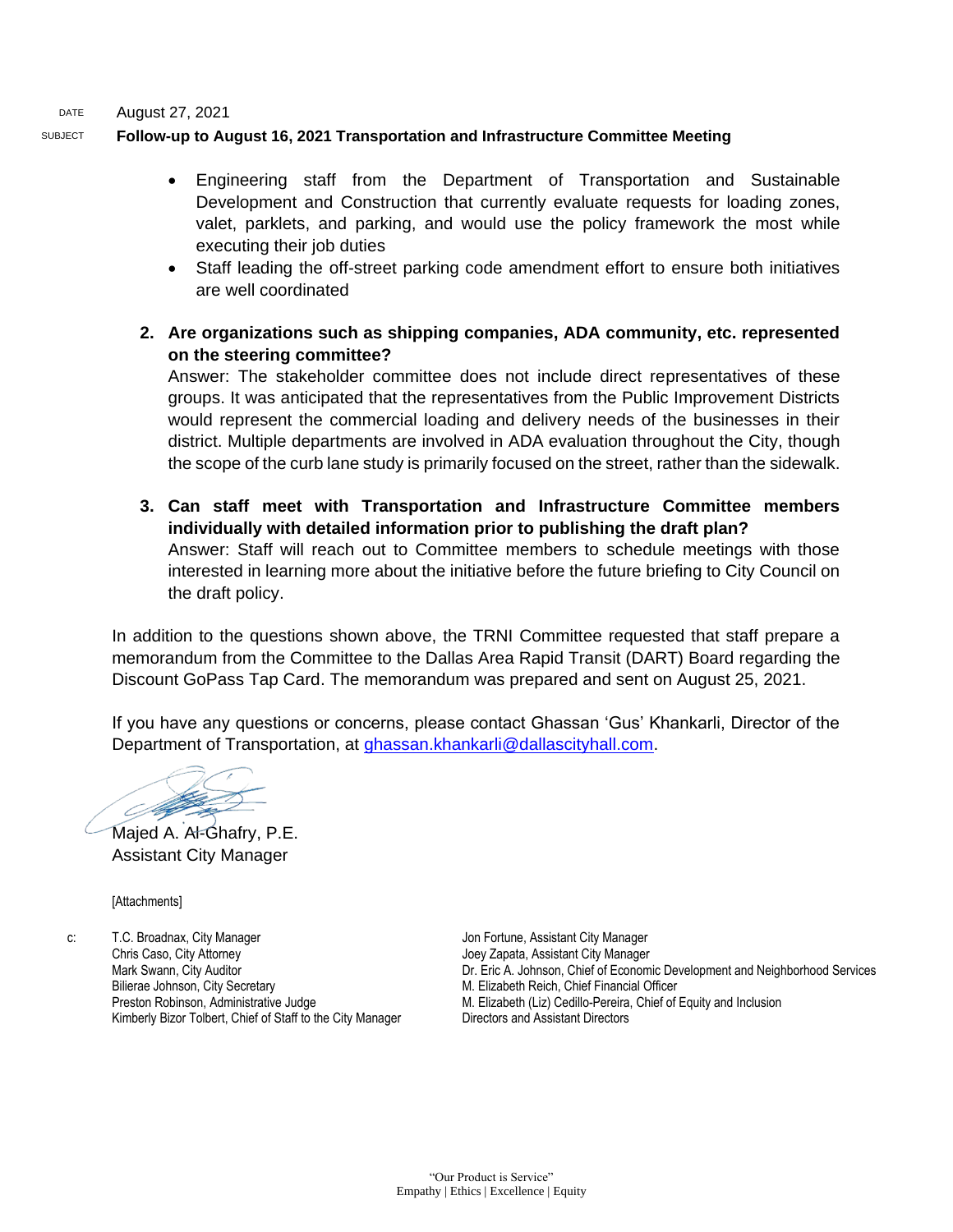# Dallas Parking System Management Policy Stakeholder Workshops

### INVITEES

#### **Community Organizations**

*Represent the combined needs of businesses and local stakeholders in areas of the city with the greatest demand and competition for available curb space. Most of the areas represented also have existing onstreet metered parking.*

- Downtown Dallas, Inc.
	- Evan Sheets, VP, Economic Development & Planning
	- Dustin Bullard, Executive VP, Economic Development & Place
	- Jacob Browning, Urban Planning Director
- Uptown Dallas, Inc.
	- Kathy Stewart, Executive Director
- Deep Ellum Foundation
	- Stephanie Hudiburg, Executive Director
- Bishop Arts Business Association
	- Amanda Popken
- Space Between Design Studio
	- Patrick Kennedy

#### **Regional Organizations**

- Dallas Area Rapid Transit (DART) *DART buses are one of the most prominent users of the curb space. The availability of*  dedicated space for passenger loading and bus operations is an essential part of making transit *an attractive choice for travelers and advancing the City's CECAP goals.*
	- Steve Patrinick, Manager of Service Planning
- North Central Texas Council of Governments (NCTCOG) *Oversaw the development of NCTCOG's "Curb Management Regional Planning Guide" (2020).*
	- Travis Liska, Senior Transportation Planner

#### **City of Dallas**

- Transportation Planning Lead transportation planning and policy efforts, and plan for the use of the curb lane for bicycle, *dockless vehicle, pedestrian, transit, and vehicular travel uses.*
	- Kimberly Smith, Senior Transportation Planner
	- Jessica Scott, Bicycle & Dockless Vehicle Program Manager
- Parking Management & Enforcement *Oversee the operation and maintenance of the City's parking meters and enforcement of laws governing parking, stopping, and standing in the roadway.*
	- Michael Melton, Parking Manager
	- Nauman Akbar, Public Safety Supervisor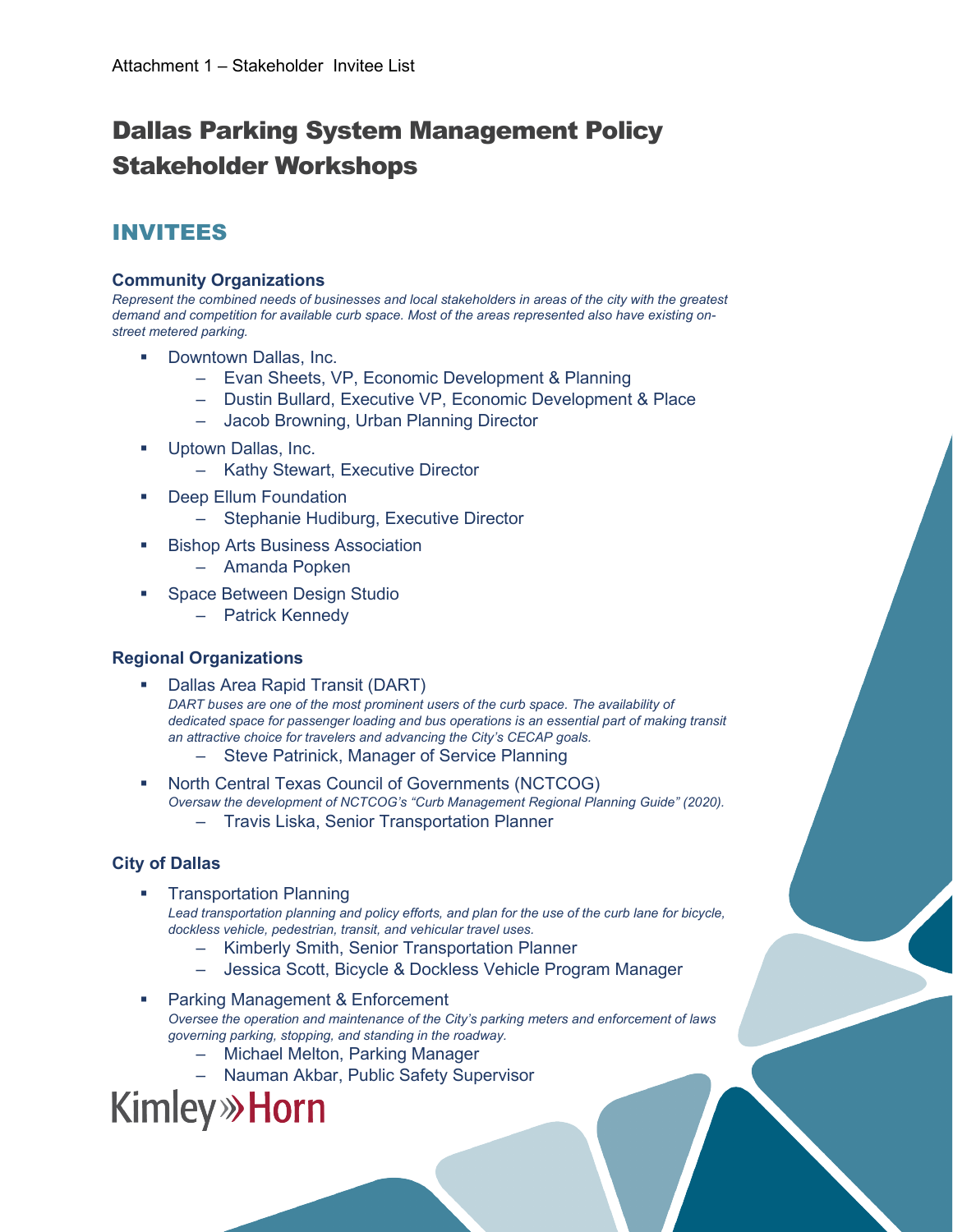- Traffic Operations & Safety Engineering *Evaluate and respond to requests for valet zones, commercial loading zones, rideshare zones, No Parking and Parking zones, etc.*
	- Mahmoud Dibas, Assistant Director
	- Fernando Villareal, Senior Program Manager
	- Brittany Darah, Assistant Engineer (District includes Downtown, Uptown, Lower Greenville)
	- Ricardo Ramos, Assistant Engineer (District includes Bishop Arts, Downtown, Deep Ellum)
- Sustainable Development & Construction Zoning *Leading the off-street parking code amendment effort. Changes in off-street parking can impact demand for on-street parking; therefore, the two efforts should be well coordinated.*
	- Andreea Udrea, Senior Planner
	- Lori Levy, Senior Planner
- Sustainable Development & Construction Engineering Division *Evaluate developers' proposals for use of the curb lane during the development process, as necessary.*
	- David Nevarez, Senior Engineer
	- Shaila Avatapalli, Senior Engineer
- Planning & Urban Design *Assist with coordinating related activities between departments and overseeing the broader city vision.*
	- Arturo Del Castillo, Chief Planner
	- Daniel Church, Manager II

#### **Project Team**

- City of Dallas
	- o Kathryn Rush, Chief Planner Project Manager
	- o Kierra Williams, Transportation Planner Deputy Project Manager
	- o Gus Khankarli, Director Project Sponsor
- Kimley-Horn
	- o Dennis Burns, Project Manager
	- o Jeremiah Simpson, Deputy Project Manager
	- o Adria Koller, Parking Planner
	- o Mandy Bowers, Community Engagement
- Toole Design Group
	- o Jessica Juriga Fields
	- o Talia Jacobson
	- o Gwen Shaw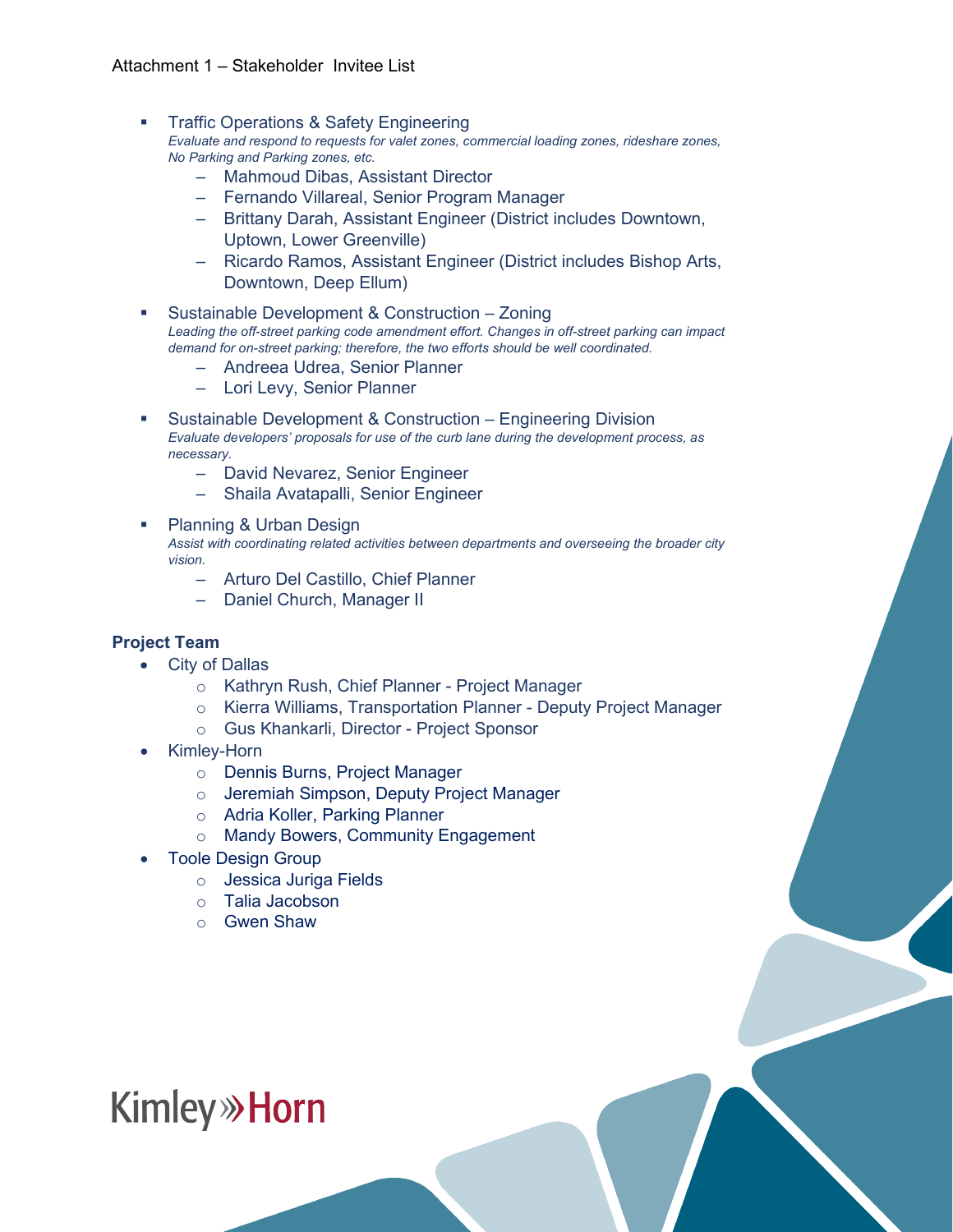# **Dallas Parking System Management Policy Workshop**

**Wednesday, March 31, 2021 | 3:00 – 5:00PM CDT**

### ATTENDEES

- **EXECUTE:** Transportation Planning
	- o Kathryn Rush, Project Manager
	- o Mahmoud Dibas, Assistant Director
	- o Kimberly Smith, Senior Transportation Planner, Thoroughfare Plan
	- o Jessica Scott, Bicycle & Micromobility Transportation Planner
- Parking Management & Enforcement
	- o Michael Melton, Parking Manager
- **Traffic Safety Engineering** 
	- o Brittany Darah, Assistant Engineer (Downtown, Uptown, Lower Greenville)
- **EXEC** Sustainable Development & Construction
	- o David Nevarez, Senior Engineer
	- o Shailaja Avatapalli, Senior Engineer
	- o Andreea Udrea, Parking Code Amendment, Senior Planner
	- o Arturo Del Castillo, Planning + Urban Design Department, Chief Planner
	- o Daniel Church, Planning + Urban Design Department, Manager II

#### **Community Organizations**

- Downtown Dallas, Inc.
	- o Evan Sheets, VP, Economic Development & Planning
	- o Dustin Bullard, Executive VP
	- o Jacob Browning, Urban Planning Director
- Uptown Dallas, Inc.
	- o Kathy Stewart, Executive Director
- Deep Ellum Foundation
	- o Stephanie Hudiburg, Executive Director

#### **Regional Organizations**

- **North Central Texas Council of Governments (NCTCOG)** 
	- o Travis Liska, Senior Transportation Planner, Sustainable Development Program

- Dennis Burns, Project Manager
- **■** Jeremiah Simpson, Deputy Project Manager
- **EXEDENT Adria Koller, Parking Planner**
- **EXELGE FIREL** Farking Planner & Community Engagement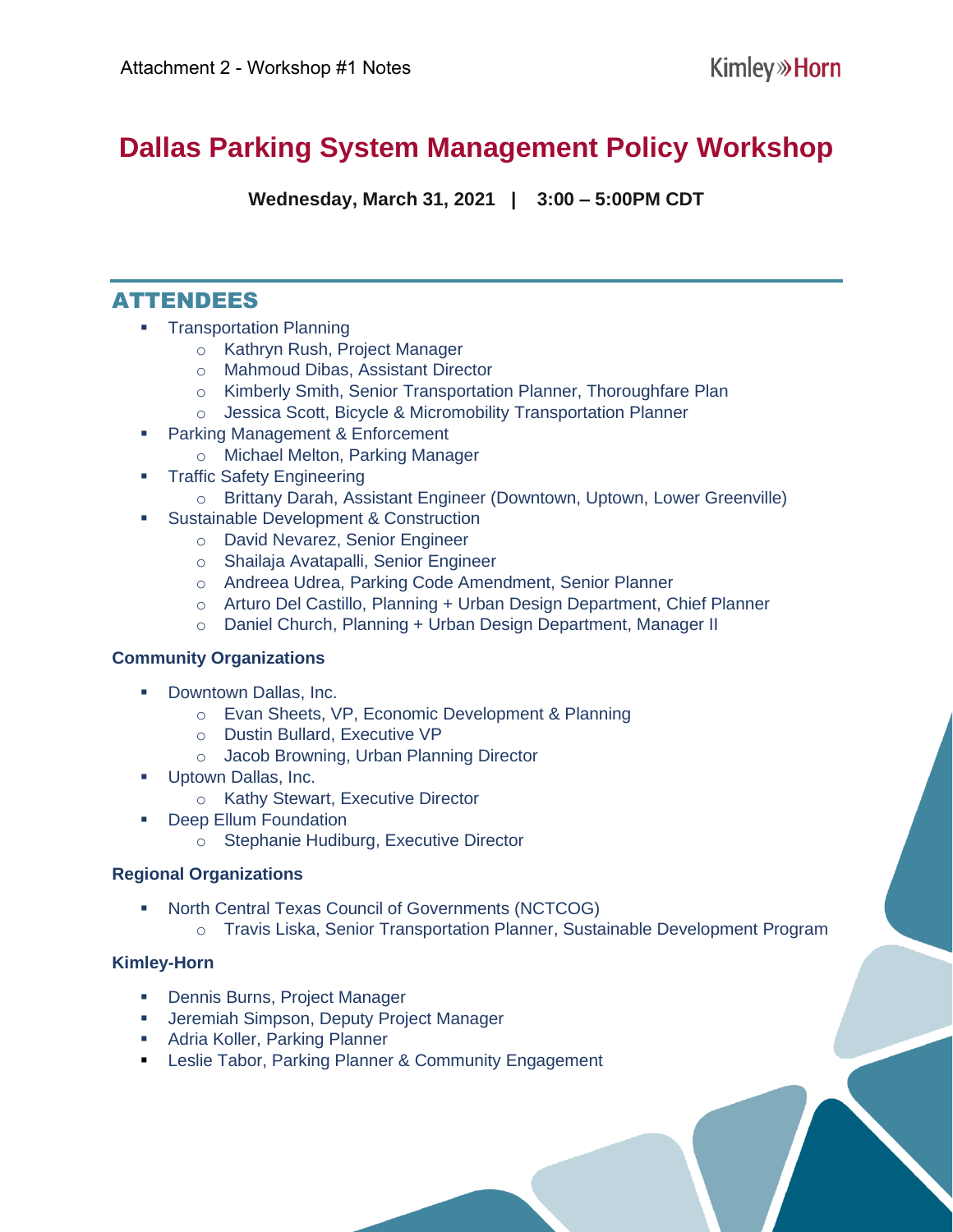### AGENDA ITEMS

- 1. Welcome & Introductions
	- Welcome
	- **■** Introductions
- 2. Project Overview
- 3. Project Connections Overview
- 4. Current Conditions
	- **Information Review**
	- **Curb Lane Inventory Summary**
	- **·** Initial Impressions
- 5. Comprehensive Municipal Parking Management Programs
	- 20 Characteristics of Effective Parking Programs
	- **·** International Parking & Mobility Institute (IPMI) Frameworks
	- **Integrating Parking & Mobility Management**
- 6. Group Discussion
- 7. Wrap-Up & Next Steps

### POLL RESULTS

During the presentation, a few questions were asked of the group to identify preferences for the concepts and material being shared. The following presents the results of the polls

#### **QUESTION #1: WHAT CURB MANAGEMENT STRATEGY DO YOU THINK DALLAS SHOULD DO MORE OF?**

| Rideshare Zones   38%                |  |  |
|--------------------------------------|--|--|
| Metered Parking   38%                |  |  |
| Pop-Up Restaurant Space   13%        |  |  |
| Smart Loading Zones   50%            |  |  |
| Accessible Parking   8%              |  |  |
| Advanced Technology Investment   42% |  |  |
| Enhanced Enforcement   25%           |  |  |
|                                      |  |  |

#### **QUESTION #2: WHICH RECOMMENDATIONS FROM THE STRATEGIC MOBILITY PLAN DO YOU CONSIDER THE HIGHEST PRIORITY?**

| <b>Mobility Management Working</b>    | 29% |
|---------------------------------------|-----|
| <b>Group Oversight</b>                |     |
| Citywide Curb Management Plan         | 88% |
| <b>Update Parking Meter Rates and</b> | 42% |
| <b>Introduce Dynamic Pricing</b>      |     |
| Micromobility Fee Waiver Program      | 8%  |
| Institutionalize Citywide Scooter     | 21% |
| <b>Parking Improvement Criteria</b>   |     |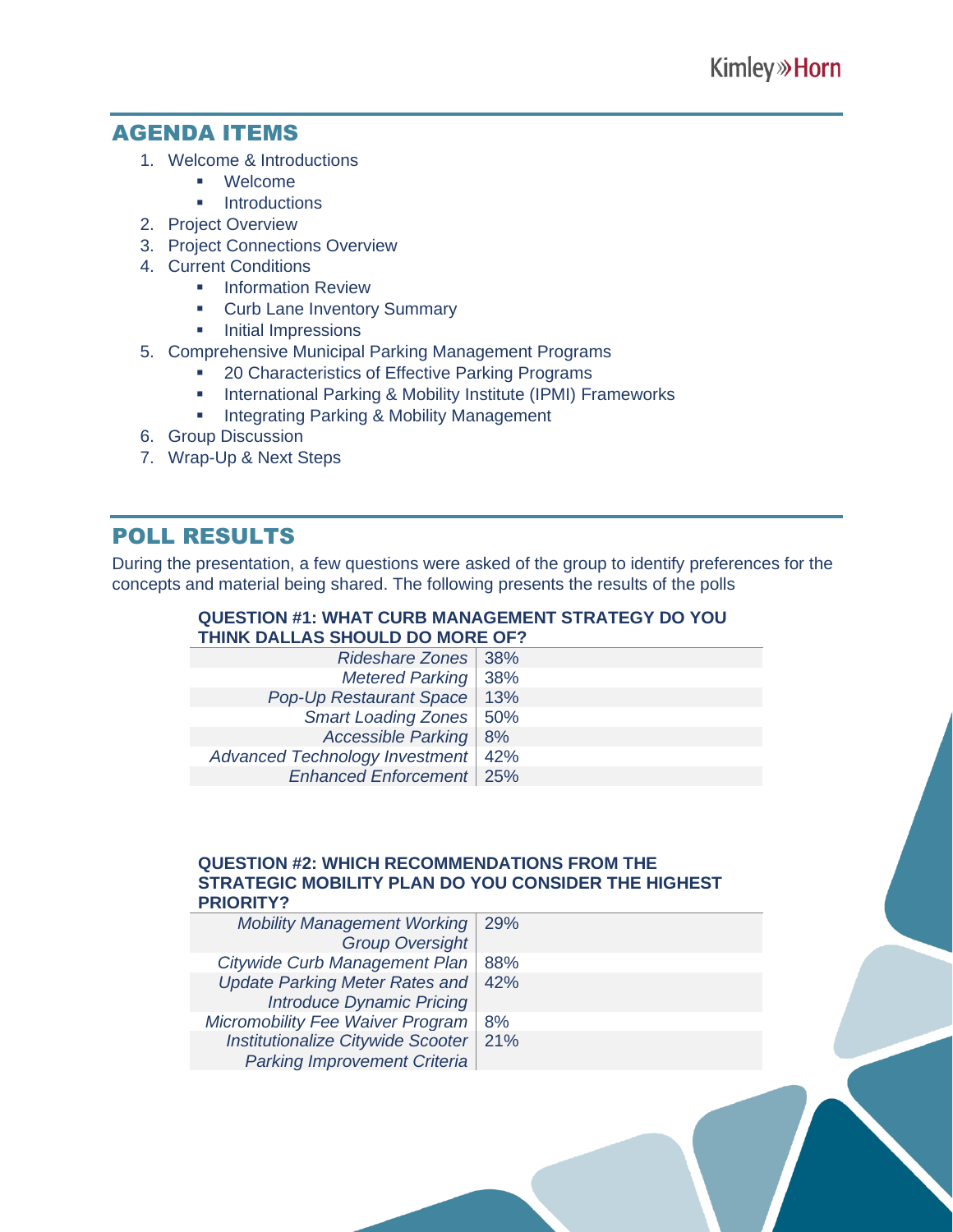#### **QUESTION #3A: SHOULD PAYMENT OPTIONS (METERS) BE THE SAME ACROSS THE CITY OR DIFFERENT FOR EACH NEIGHBORHOOD/DISTRICT?**

| Yes | 41% |
|-----|-----|
| No  | 59% |

#### **QUESTION #3B: SHOULD POLICIES (ENFORCEMENT, TIME LIMITS, SIGNAGE) BE THE SAME ACROSS THE CITY OR DIFFERENT FOR EACH NEIGHBORHOOD/DISTRICT?**

| Yes | 27% |
|-----|-----|
| Nο  | 73% |

#### **QUESTION #4A: SHOULD DALLAS EXPAND THE SCOPE OF ITS PARKING OPERATIONS TO BE MORE COMPREHENSIVE IN NATURE?**

| Yes I | 95%     |
|-------|---------|
|       | No   5% |

#### **QUESTION #4B: WHAT ARE THE TOP THREE AREAS OF PARKING MANAGEMENT THAT YOU FEEL SHOULD BE PRIORITIZED?**

| Governance and Organization       | 9%    |
|-----------------------------------|-------|
| <b>Planning and Monitoring</b>    | 59%   |
| <b>Budgeting and Financial</b>    | $0\%$ |
| Management                        |       |
| <b>Customer Service</b>           | 5%    |
| <b>Personnel Education and</b>    | 5%    |
| Development                       |       |
| <b>Access and Revenue Control</b> | 5%    |
| <b>Asset Maintenance</b>          | 5%    |
| Regulations, Enforcement,         | 14%   |
| Adjudication, And Collections     |       |
| Safety, Security, And Risk        | $0\%$ |
| <b>Management</b>                 |       |
| <b>Sustainability</b>             | $0\%$ |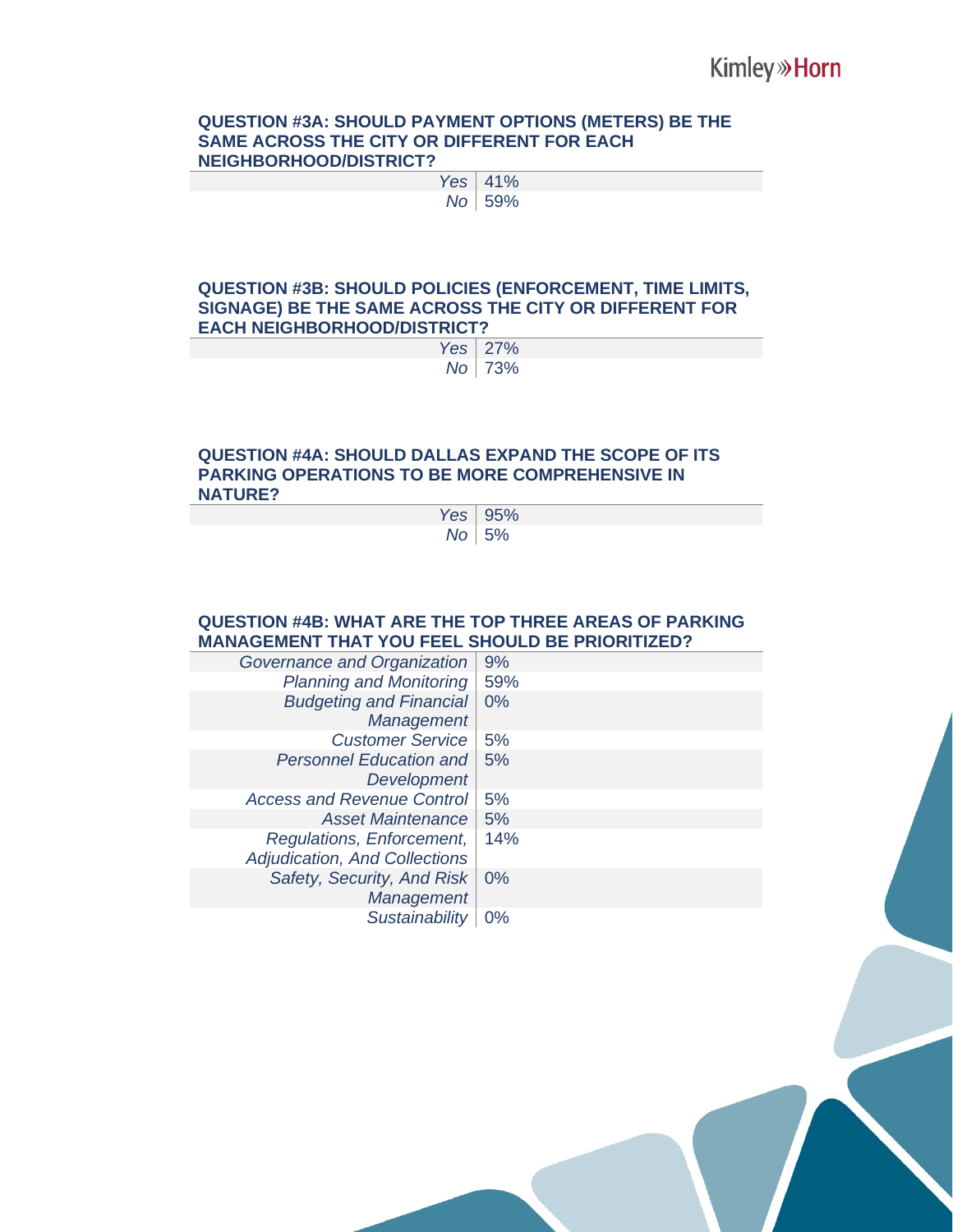## DISCUSSION NOTES

**Current Conditions: Information Request, Inventory, and Impressions**

- After a review of the plans, documents, and other materials that were shared with the KH team, the attendees added additional plans and documents to review. These documents include:
	- o Deep Ellum Strategic Plan, 2019-2025 [https://www.deepellum](https://www.deepellum-foundation.org/def-strategic-plan)[foundation.org/def-strategic-plan](https://www.deepellum-foundation.org/def-strategic-plan)
	- o Downtown Dallas' strategic plan (The 360 Plan) can be accessed here: http://downtowndallas360.com/360-plan-2017/ Specifically, our mobility strategies and recommendations can be found in Chapter 4
	- o [https://dallascityhall.com/departments/office-special-events/Pages/Dallas-Street-](https://dallascityhall.com/departments/office-special-events/Pages/Dallas-Street-Seats.aspx)[Seats.aspx](https://dallascityhall.com/departments/office-special-events/Pages/Dallas-Street-Seats.aspx)
	- o We have both a temp parklet program and a new Street Seat program [https://dallascityhall.com/departments/office-special-events/Pages/Temporary-](https://dallascityhall.com/departments/office-special-events/Pages/Temporary-Parklet-Program.aspx)[Parklet-Program.aspx](https://dallascityhall.com/departments/office-special-events/Pages/Temporary-Parklet-Program.aspx)
	- o <https://nctcog.org/trans/plan/land-use/parking-management>
	- o [https://dallascityhall.com/departments/sustainabledevelopment/planning/Pages/p](https://dallascityhall.com/departments/sustainabledevelopment/planning/Pages/parking-code-amendment.aspx) [arking-code-amendment.aspx](https://dallascityhall.com/departments/sustainabledevelopment/planning/Pages/parking-code-amendment.aspx)

#### **Challenges/Issues**

- Permits to have a drive-through have increased since COVID-19, reducing the need for parking at those restaurants. Not able to determine yet whether this trend will stay.
- Loading requirements for multi-family developments are necessary City currently does not have any such requirements
	- o PD 193 and Ch 51A has some off-street loading for move in/out
- Lack of enforcement in bike lanes is an issue because people park in those lanes and it is not currently illegal to do so

#### o

# Reactions on the Current Condition Initial Impressions

#### **Valet**

- In Downtown and Deep Ellum, they have worked with private garage operators to open their underutilized facilities to valet uses. Several garages will allow for this.
- Pre-COVID-19, it was very easy for businesses to get a valet permit and there will be 2-3 on a single block face. There may not always be opportunity to use garages. Need to make designation of valet on the curb more efficient.

#### **Study Area**

- The City would benefit of curb lane inventory in high commercial areas (e.g. Lower Greenville), existing parking management districts (e.g. Baylor University Medical Center), and high density residential areas with zero curb management (i.e. no signs) but narrow roads (e.g. like the Cedars). There are more examples for each type of area.
- Suggested other areas for curb management:
	- o Victory Park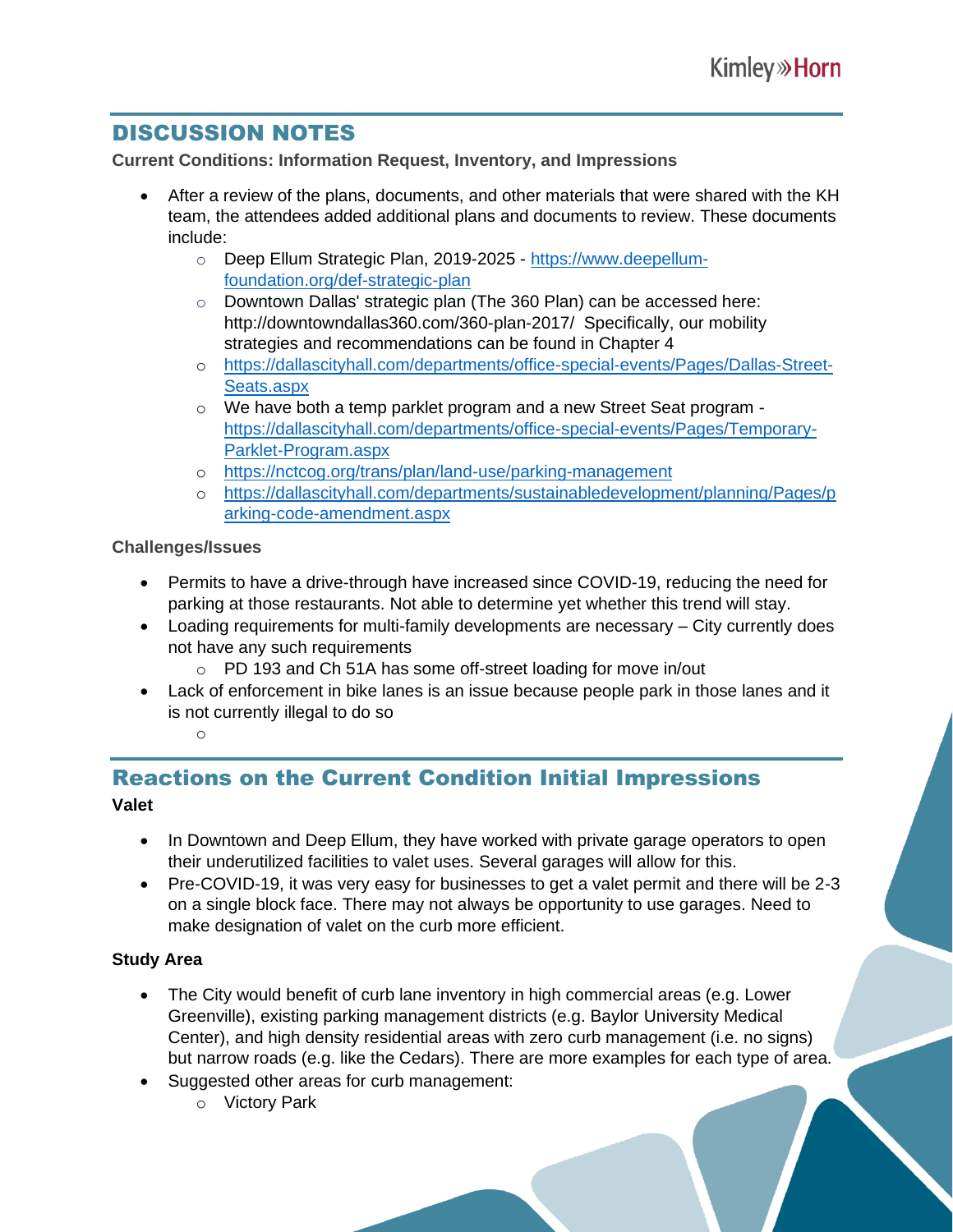- $\circ$  Oak Law Cedar Springs
- o Knox/Henderson
- o Lower Greenville,
- o Exposition Park
- o Fair Park
- Conflict b/w residential and restaurants in lower Greenville

#### **Curbs**

- Consider dynamic curb uses so they are flexible and react to changing needs throughout the day.
- Agree that there are too many signs and clutter the street.
- Curb recommendations must be things the City can actually implement, track, and enforce.
- When new driveways are requested as part of developments, and on-street parking is removed, there should be a way to compensate for the loss of metered parking – How should the City calculate the loss of metered parking revenue in these instances?
	- o Metered parking is changed to a parklet, drop-off/pick-up for a business
	- o Review the process for allowing curb cuts and recommend improvements to the process and ideas for how the City can recover loss of paid parking when curb cuts are implemented.
	- o While there is a loss of meter revenue for the City, there is other revenue from that business when the business does well.
	- o *Action Item*: KH team would like to know the process currently in place for evaluating how curb cuts are approved. Dustin Bullard sending the curb cut data as a GIS shapefile.
- Include indented parking where private parking for a business is within the public rightof-way
- Ensure DART is included in the policy recommendations

#### **Off-Street Parking**

- Address the relationship between off-street parking and on-street parking (e.g. as offstreet parking supply decreases – due to reduced or no parking requirements – what changes can be expected along the curb and how does the City mitigate and plan for that?) Especially concerned about spillover into residential areas.
	- $\circ$  more demand for curb-parking and rideshare drop off, as well as demand for micromobility infrastructure
	- $\circ$  Are there ways to model the parking demand to project demand changes?
- Parking Code Amendment
	- $\circ$  City Team is looking at a transportation management district, overlay with a type of management authority, parking benefit districts to reinvest the parking revenues back into the district
	- o How far can the City realistically reduce their off-street parking code requirements? How do we model how this impacts the demands along the curbs?
	- $\circ$  Advocate for the elimination of parking for hotels unless more they are over a certain size, and then require a traffic management plan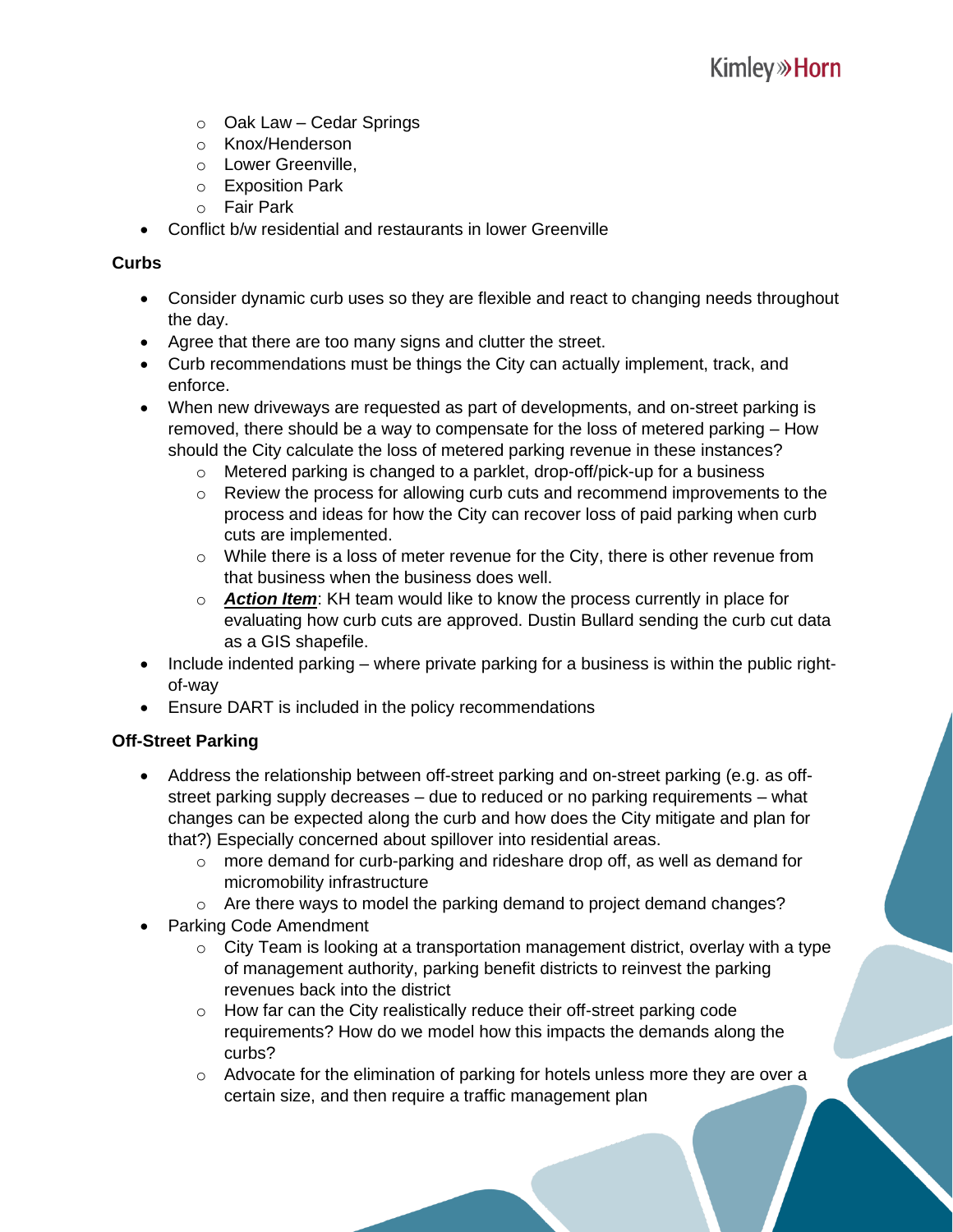- *Response:* Policy changes lowers the cost of development, which allows for redevelopment to occur, which intensifies uses and increases density in general. We do have some models at our disposal to help project parking demands (Park+, ITE, ULI). However, the reduction in off-street parking does not always directly correlate to an increase in on-street parking. Adding transit or alternative modes may reduce the need to provide more parking.
- Improve the look and attractiveness of off-street parking lots
- See Valet notes many garages are shared to allow valet uses in the evenings.

#### **Technology**

- Explore technology such as an app that can handle transactions, show parking availability for both public AND private facilities
- Suggest technology that will track parking availability and fees for both public and private parking

#### **Financial Implications**

- Incorporate a review of the parking revenues into this project. Use it to help the City forecast financial implications of making recommended changes.
- Identify the value of a curb space to allow the City to recoup the true value when a space is removed for a curb cut for a business.
- Parking should be paid and there should be a mechanism for creating management districts. Each district should be responsible for managing their parking.
	- o City will help guide practices but not actively manage

#### **Parking Management**

- Funding for Off-street Parking Structures
	- o Explore the effectiveness of in-lieu fee program and whether or not money is being saved or if it's losing value.
		- Should have an expiration data to construct and if not, money should go toward sidewalks, single space meters, lighting, other improvements – as directed by a TIFF or PID
	- o Explore the use of TIFFs or PIDs to manage the funds
- Explore formation of management agency with city participation to manage parking and mobility

### Policy Considerations

- Identify the preferred timing between parking reform and use of other tools within a strategic mobility plan – Determine what is first and how to encourage utilization for multimodal transportation
	- $\circ$  How to shift toward multimodal transportation gently and rationally
- Include templates that look like NACTOs diagram to show the balance of curb uses
- Policy should balance use of modes, support walkable, friendly places where people want to park once and then walk around
- Policies that encourage multimodal transportation multimodal transportation has to be easier than driving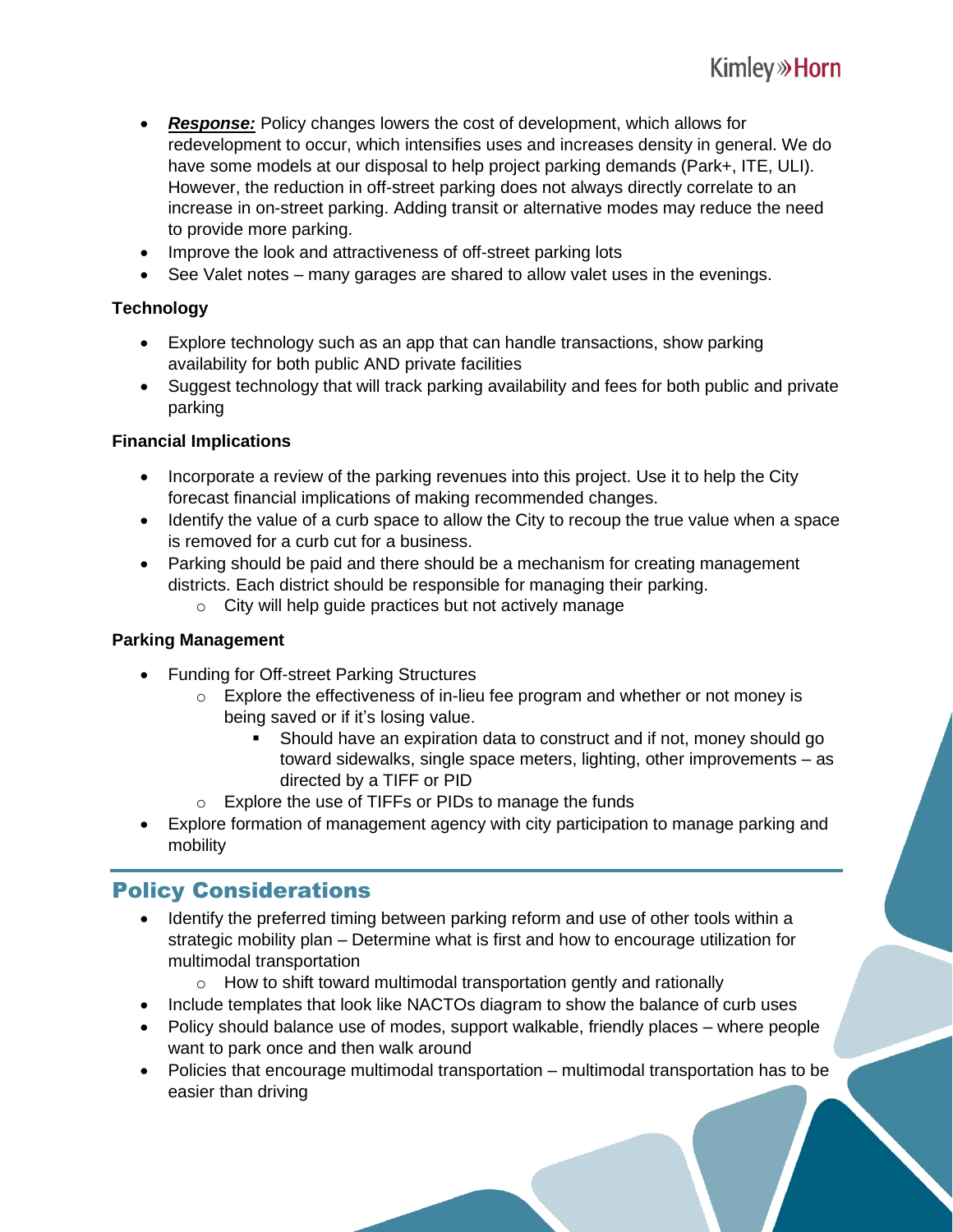- o Identify places for safe bike storage
- $\circ$  Communicate broadly where amenities are for various modes so that users know they have options when they arrive at destinations
- Policies should provide flexibility so the City can make adjustments as mobility demands change
- The policy recommendations will be what the City relies upon to make changes and communicate with stakeholders and business owners.
- Share the link to the report
	- o *Action Item*: KH will share the report when complete

### COVID-19 Implications

It is too early to tell what changes are permanent and which are temporary. The following is input from each district representative regarding trends they are seeing now that there has been some recovery from COVID-19.

#### **Downtown**

- Residential uses have remained strong
- Teleworking is not a concern with regard to demand. They will see more flexibility with office work, but not anticipating a large change.
- Hotels are recovering faster than anticipated
- Restaurants are doing more food drop-off/pick-up zones and they believe this will stay
- Office is the hardest use to predict at this point
- Biggest concern along the curb is the increase in drop-off/pick-up services
	- o There has been an increase in deliveries (Amazon, food delivery, etc.) that they believe will remain
	- o Concern about the conflict when TNCs also increase along with e-scooters

#### **Deep Ellum**

- Experiencing similar trends to Downtown
- Residential and Entertainment are both increasing getting calls about conflicts
- Office use is also still the "wild card" in terms of what to expect with recovery
- Will react to demand as they recover and return to "normal"
- Considering a neighborhood-wide valet service
	- $\circ$  Drop off one location and then walk around and then pick up your car in a different location
- Consider flex curb use by time of day (TNC, deliveries, beer deliveries, music vans) in this area

#### **Uptown**

- Experiencing similar trends to Downtown and Deep Ellum
- Seeing an increase in requests to remove parking in front of new development to create drop-off/pick-up areas instead
- Parking and safety and conflicts are a top issue in this neighborhood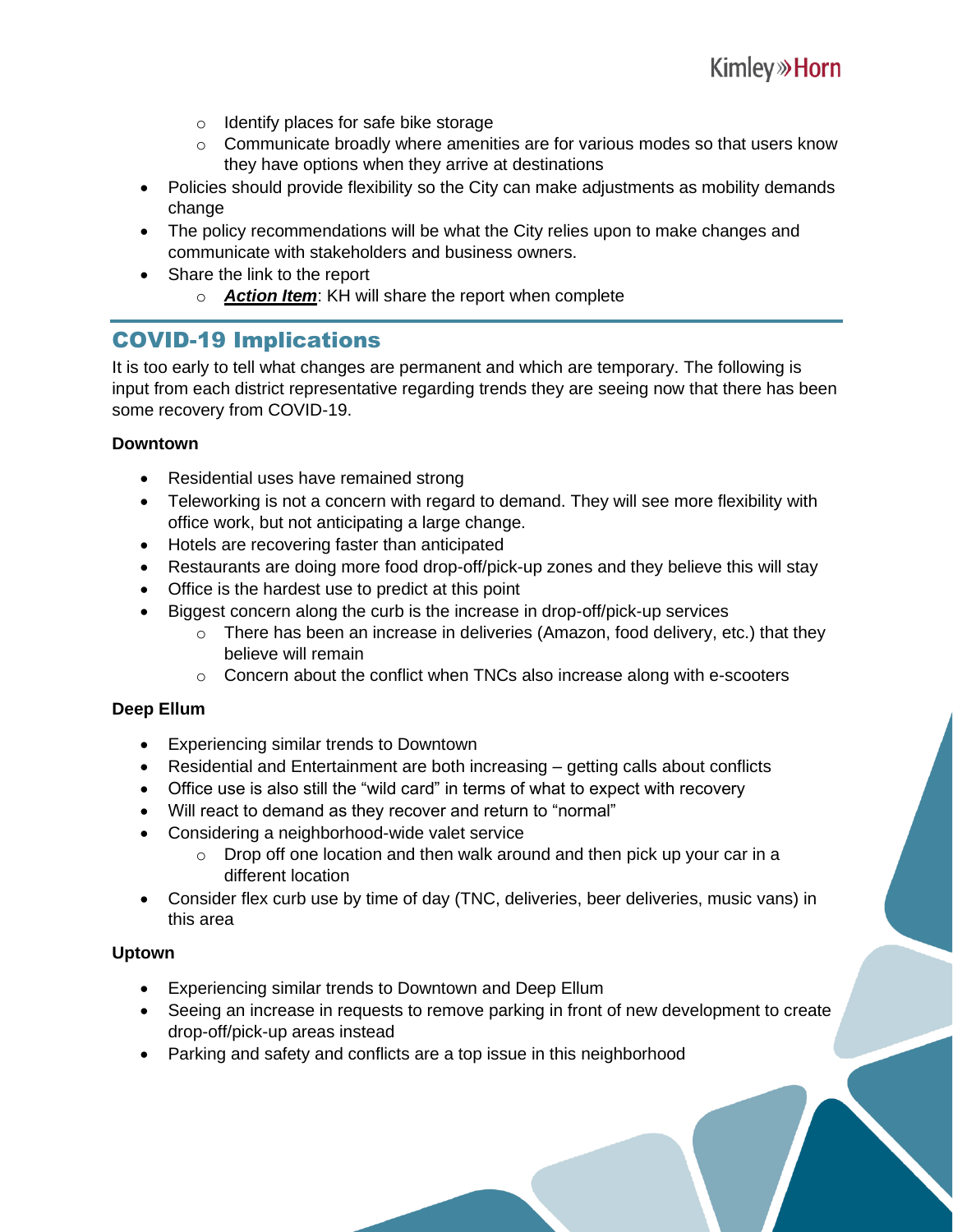#### **Events**

- In Deep Ellum, several large events and there is competition for parking
	- $\circ$  Valet, rideshare zones have yet to establish specific locations for venues but are looking at it for the Fall when they re-open
	- o Historically, venues will rent out public lot spaces, but this has ripple effects for other event locations and then where do they park for those who can't rent it?
	- $\circ$  Safety challenges dark pedestrian paths, having to walk longer distances
- Downtown
	- o Outdoor events are required to create a parking plan and this has helped the conflicts

#### **Equity**

- Issue is with smaller businesses employees who work hourly and at lower wages find it difficult to find affordable parking options
	- o Force employees to walk longer distances, which is a safety concern especially at night
	- $\circ$  This is partly solved with better transit, but this takes time and money to get in the right locations, times of day, and frequencies to compete with a personal vehicle.

### ADDENDUM (Provided Separately)

- Dallas Parking System Management Policy Workshop PPT Slide Deck
- Additional Written / Email Comments Received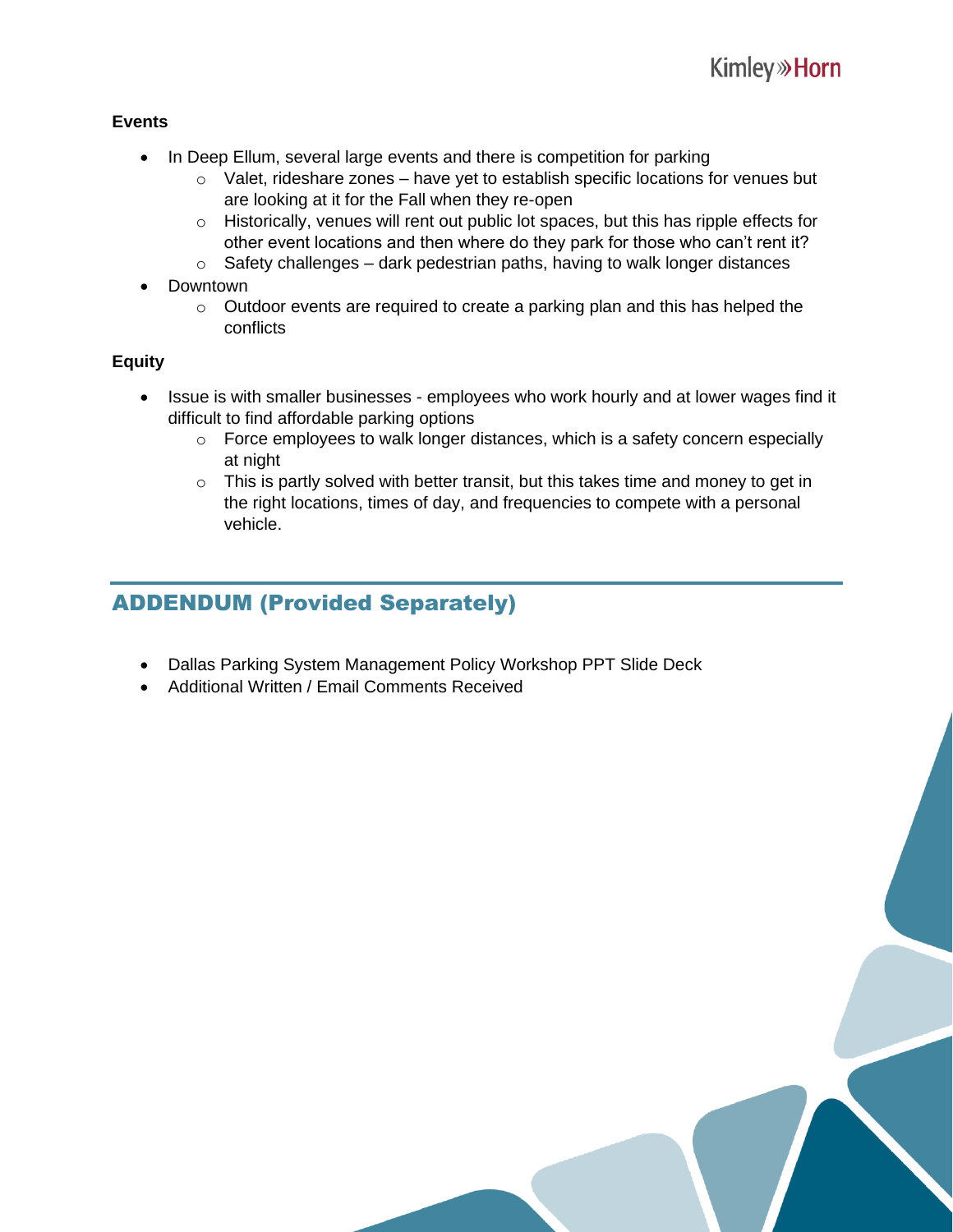# Dallas Parking System Management Policy Stakeholder Workshop #2

June 24, 2021 10 a.m. – 12 p.m. CST

## AGENDA

- I. Introduction & Project Overview (5 min)
- II. Best Practices (25 min)
	- i. Defining Mobility
	- ii. Smart Loading Zones
	- iii. Mini Case Studies
	- iv. On-Street Approach & Pricing
- III. Curbside Management Uses (20 min)
- IV. Break (5 Min)
- V. Flexible Curb Policies (10 min)
- VI. Breakout Groups (30 min)
- VII. Report Back & Next Steps (20 min)

## INVITEES

#### **City of Dallas**

- **Transportation Planning** 
	- o Kathryn Rush, Project Manager
	- o Kierra Williams, Deputy Project Manager
	- o Kimberly Smith, Senior Transportation Planner
	- o Jessica Scott, Bicycle Manager
- Parking Management & Enforcement
	- o Michael Melton, Parking Manager
	- o Nauman Akbar, Public Safety Supervisor
- Traffic Safety Engineering
	- o Ghassan Khankarli, Director/Chief Traffic Engineer
	- o Mahmoud Dibas, Assistant Director
	- o Fernando Villareal, Senior Program Manager
	- o Brittany Darah, Assistant Engineer (Downtown, Uptown, Lower Greenville)
	- o Ricardo Ramos, Assistant Engineer (Bishop Arts, Downtown, Deep Ellum)
- Sustainable Development & Construction Current Planning
	- o Andreea Udrea, Senior Planner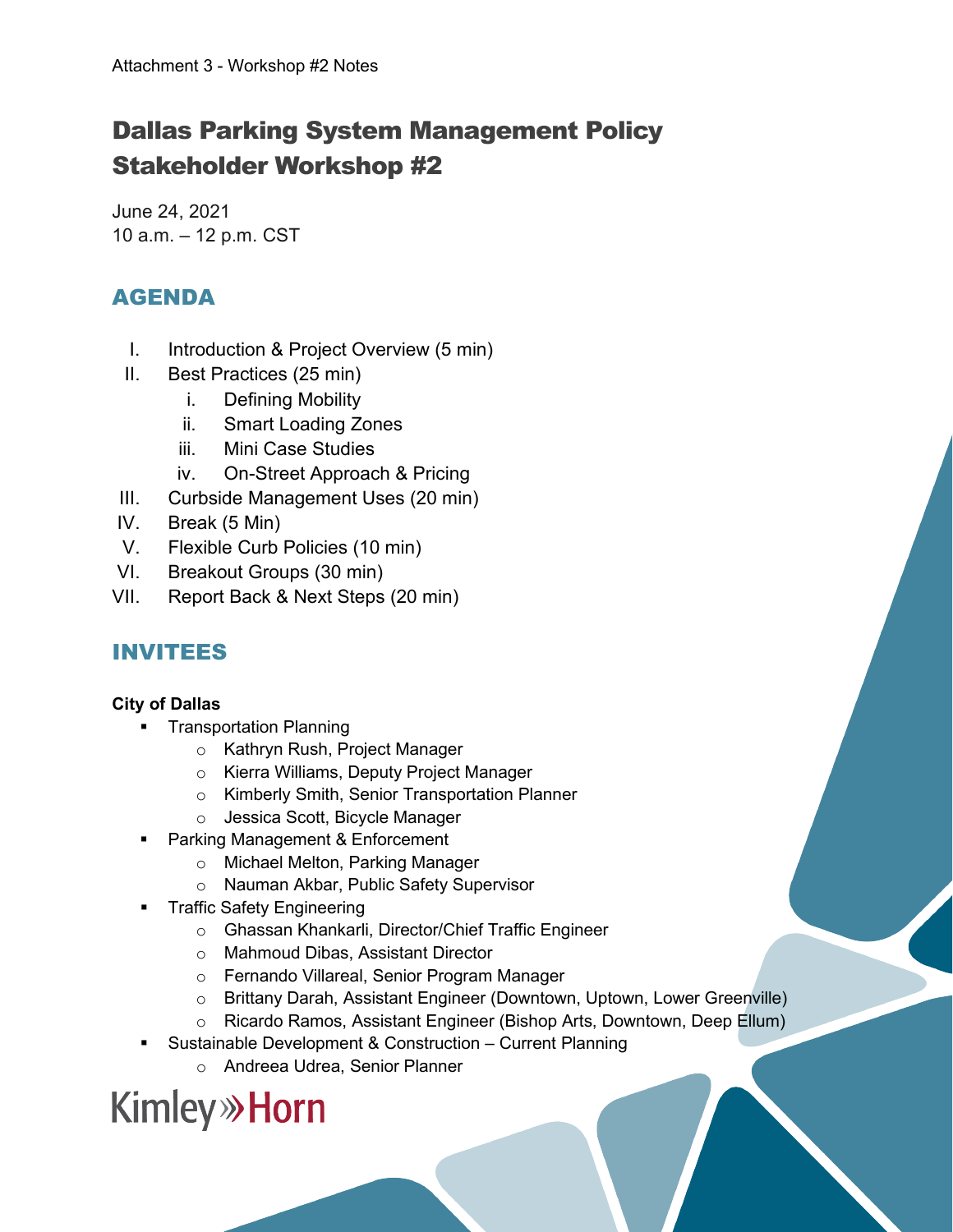- o Lori Levy, Senior Planner
- **Sustainable Development & Construction Engineering** 
	- o David Nevarez, Senior Engineer
	- o Shaila Avatapalli, Senior Engineer
- Planning & Urban Design
	- o Arturo Del Castillo, Chief Planner
	- o Daniel Church, Manager II

#### **Community Organizations**

- Downtown Dallas, Inc.
	- o Evan Sheets, VP, Economic Development & Planning
	- o Dustin Bullard, Executive VP, Economic Development & Place
	- o Jacob Browning, Urban Planning Director
- **Uptown Dallas, Inc.** 
	- o Kathy Stewart, Executive Director
- **•** Deep Ellum Foundation
	- o Stephanie Hudiburg, Executive Director
- **Bishop Arts Business Association** 
	- o Amanda Popken
- **Space Between Design Studio** 
	- o Patrick Kennedy

#### **Regional Organizations**

- **Dallas Area Rapid Transit (DART)** 
	- o Steve Patrinick, Manager of Service Planning
- **North Central Texas Council of Governments (NCTCOG)** 
	- o Travis Liska, Senior Transportation Planner

#### **Kimley-Horn**

- **-** Dennis Burns, Project Manager
- **Jeremiah Simpson, Deputy Project Manager**
- **Adria Koller, Parking Planner**
- **Mandy Bowers, Facilitator**

#### **Toole Design Group**

- **Jessica Juriga Fields, Denver Office Director**
- **Talia Jacobson, Senior Planner**
- **Gwen Shaw, Engineer**

## DISCUSSION BREAK-OUT GROUPS

Three main questions (related to curb management and block face templates):

- **What are your first reactions?**
- **Why would this work in your neighborhood?**
- **•** Why wouldn't this work in your neighborhood?
- Is consistency across block faces necessary, or should it vary?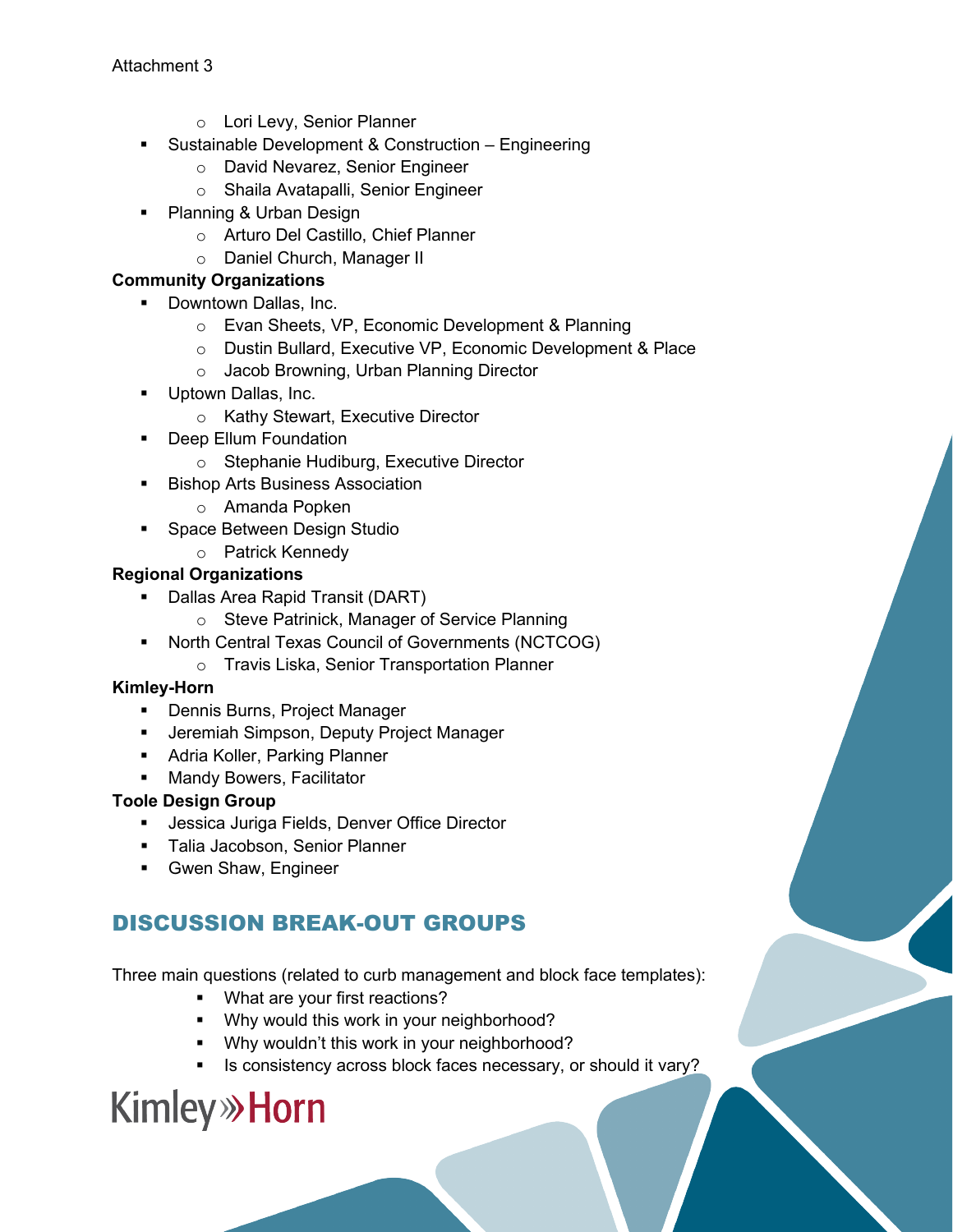### Downtown Breakout Group (by Dennis Burns)

#### **General Discussion Comments:**

- 1. Conceptually, the "Flex zone" approach should work downtown. No "fatal flaws". Addressing the needs of transit and food delivery are the largest concerns.
- 2. Flex zones are conceptually a good idea. Concerns:
	- a. Flex zone options may preclude use of transit
	- b. Property Owner issues. Hans gave an example of a property owner who had their legal representative call the City demanding that a bus stop be relocated IMMEDIATELY!
	- c. Valet operators vs transit operations. Transit operators feel "under attack" by valet operators
- 3. Focus on "Modal Priority" first in all cases. Integrate with new transit priorities. Link to Dallas Climate Change Action Plan
- 4. Loading Zones:
	- a. Loading zones generate a lot of citations
	- b. The definition of "loading zones" is constantly changing
	- c. Food deliveries have increased dramatically
	- d. Scooter and Bike parking will be challenging
- 5. Need to solicit private sector input/focus on communication and understanding of concepts and options. Build support for curb prioritization recommendations.
- 6. Most Important Curb Functions for Downtown:
	- a. Bus Lanes / Transit Corridors
	- b. Commerce / Deliveries
	- c. Strategies that support economic development and placemaking
- 7. How to communicate curb space usage based on time?
	- a. Discussing the idea of technology options to better define curb use based on time of day factors (concepts such as the Kiosks used in the Las Vegas curb lane pilot program or "lighted curb sections") the following issues were noted:
		- i. Could improve curb use definition, "legibility" and improve space turnover
		- ii. Consider installation and maintenance issues
		- iii. Would this increase or decrease "visual clutter" along the curb?
- 8. Discussion of the potential use of under-utilized off-street parking resources (for example the first level of a parking garage that now has excess capacity/limited usage) to relocate some current curb lane uses as a strategy to "decompress the curb".
	- a. Could be a "one-off" strategy
	- b. How could this be more broadly applied/recognizable?
- 9. Certain curb uses are not well served in downtown
	- a. Activation has been difficult to achieve
		- i. Example: Parklets have been difficult to get established due to regulatory challenges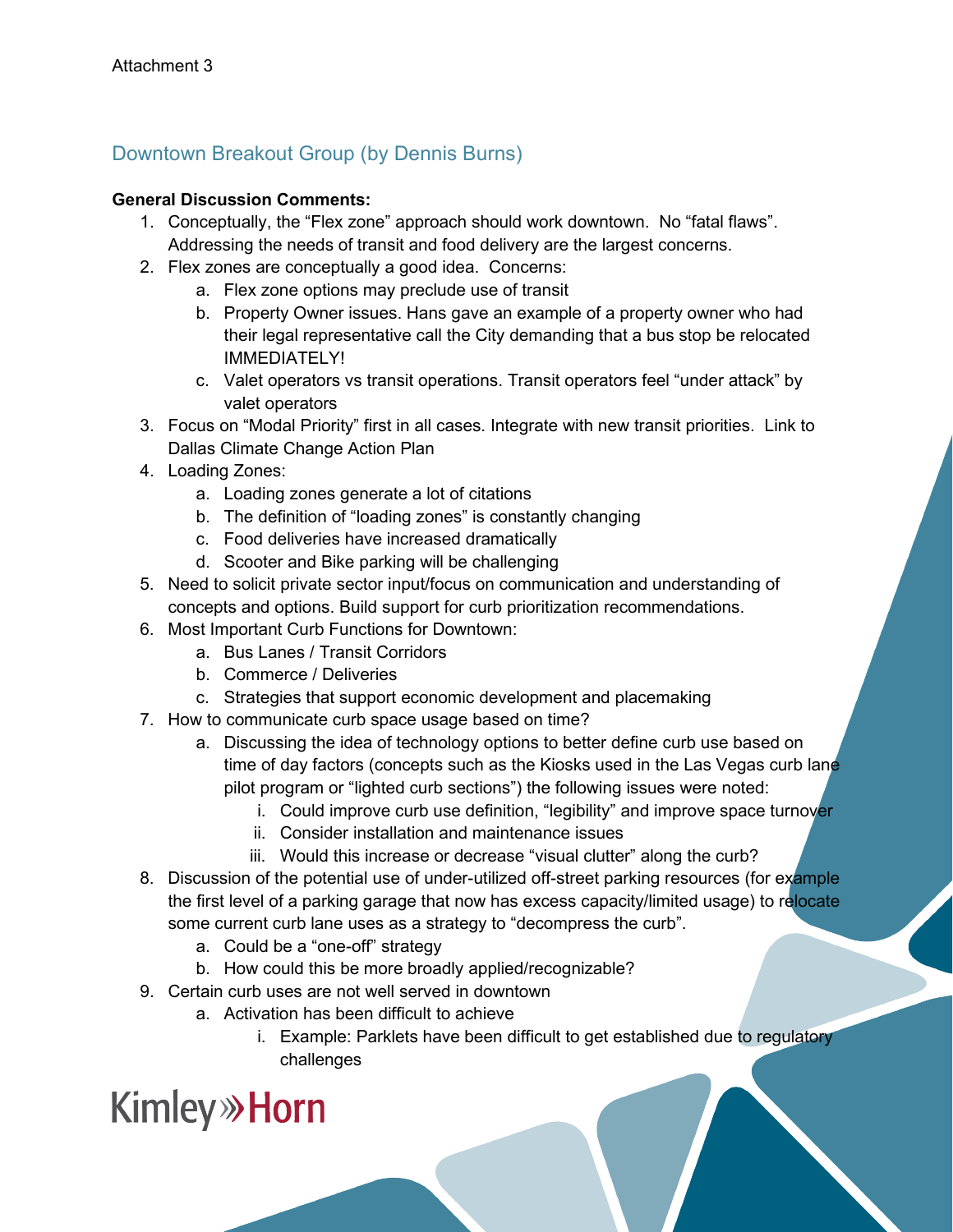- 10. "Consistent" curb template approach vs. "Ad Hoc" Approach
	- a. Bus layovers are an issue
	- b. Still going to have "push / pull" from businesses
	- c. The "Consistent" approach could have engineering and operational benefits.
	- d. The "Consistent" approach could improve the "legibility of the curb.

### Deep Ellum Breakout Group (by Adria Koller)

#### **What are your reactions to flex curb lanes?**

- Like the idea of prioritizing different functions and different hierarchies and needs
- DE is a mixed us district so are there subcategories within the commercial/entertainment district
	- They have zones within the zones
		- historic/cultural district
		- Entertainment district
		- Increasing residential base grown 75% in 2 years
		- warehouses/industrial converted to new office
		- Core of DE is entertainment and minimal residential, bars, restaurants, and some retail
		- 2nd zone south of that which is mostly residential so it is patrolled different for security
		- Zone to the east is part warehouse and part residential semis come in and out and need different road access
		- New zone used to be no man's land and is now 4th zone and will be a club district - massive numbers of people and next to non-profit and complexes
	- Make curb subcategories by street classification
- Time of day characteristics
	- Manage use types over different times of day first truly 24/7 neighborhood in Dallas – it looks and functions differently at different times of the day
	- They were the first in the region to have TNC zones some are in locations shared with meters or business loading zones

#### **Why wouldn't flex zones work in this neighborhood**

- Challenging to have a simple format in their neighborhood
- Their blocks were set in 20s-40s and ppl have bought streets and closed things off - but they have different block sizes and how do they have consistency when there are different size and shaped blocks?
	- It's a location where pedestrians want to gather if they do it in some consistent manner - how to be consistent while not placing things in high ped traffic area?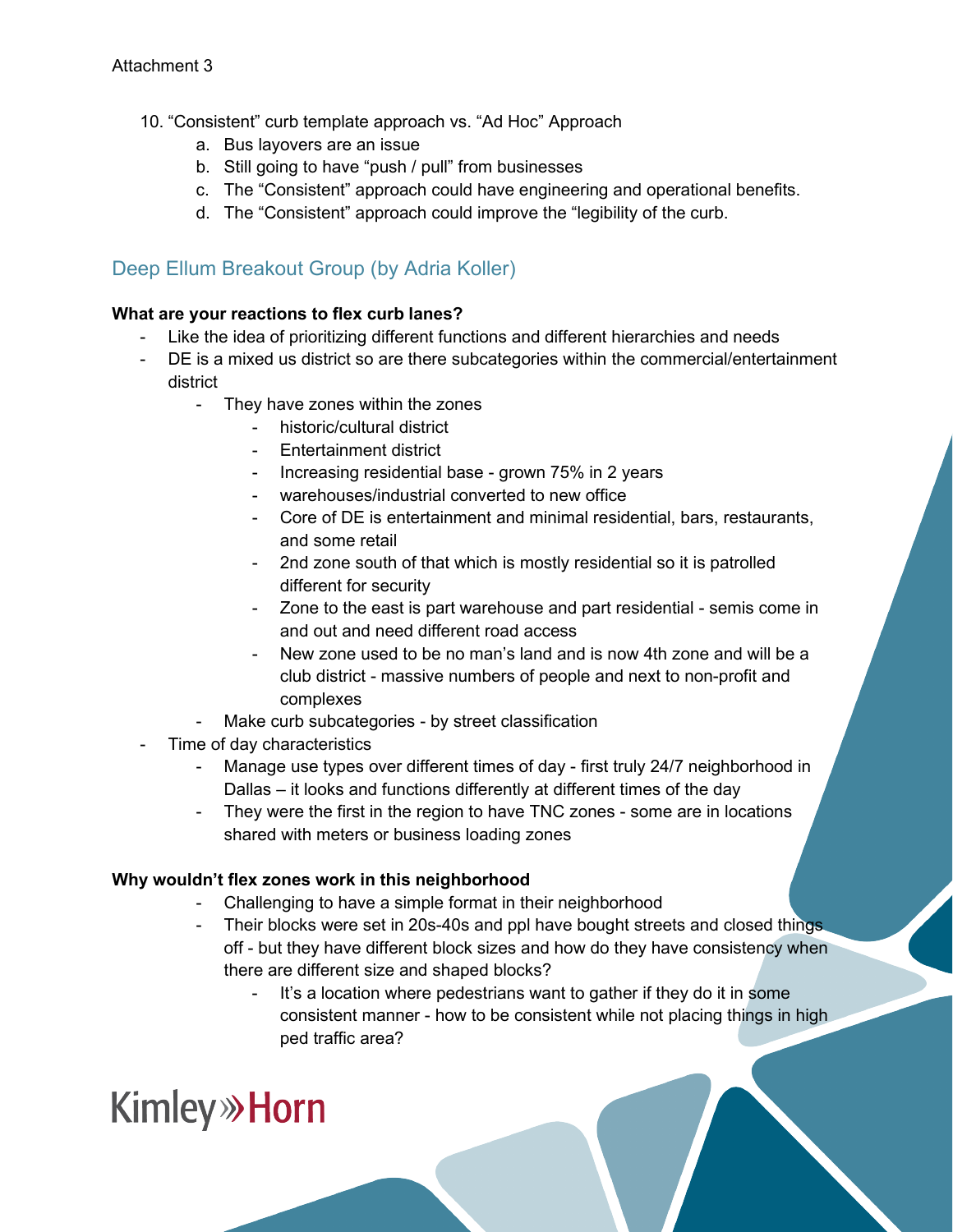- Their district block structure is different and then there are different uses that create odd demands that create hot spots
- They are working on a complete street model for neighborhood
- They would like an adaptable template here is a template but here are ways to change it by block as needed

#### **Functions and uses for Deep Ellum**

- Most important
	- Peds before bikes before cars it is an entertainment district and want to prioritize ppl gathering and using streets comfortably
	- Commerce is huge b/c they have tightknit old blocks and don't have alleys and deliveries and bands and TNCs that all need to park in the street
	- Trying to put parking toward the parameters and this is challenging with construction b/c they want to park close to destination too
		- Short-term permitting decisions could be possible
	- Freight consolidation
		- In areas where it's hard to have freight move through the area so they pick nodes where semis can drop loads and have smaller vehicles move them to the final destination - this could be beyond the scope for this study but we can set them up for this

#### **What are the uses that aren't being well served today?**

- Commerce not being well served b/c it's the trickiest
- peds are like water and they will meet their needs where they can
- Rideshare
- Scooters are a hot mess
- Cyclists aren't served but aren't a higher priority but want to do it better
- Priority to have street trees installed but concern about powerline interference
- Desired use of the neighborhood is to be walkable the point of the neighborhood is to be walkable for folks
- Access to transit nearby and several bus routes and easy access to downtown and near highways so they are fortunate with access
	- Transit doesn't serve late night workers
- Employees need a safe place to park safety is a top priority
	- Next to security the next complaint is parking
	- They are free during the day when they could have dynamic use and they don't want paid parking until it is equitable and safe for employees
		- Shuttle for employees but need the plan in place before turning on the meters so it is equitable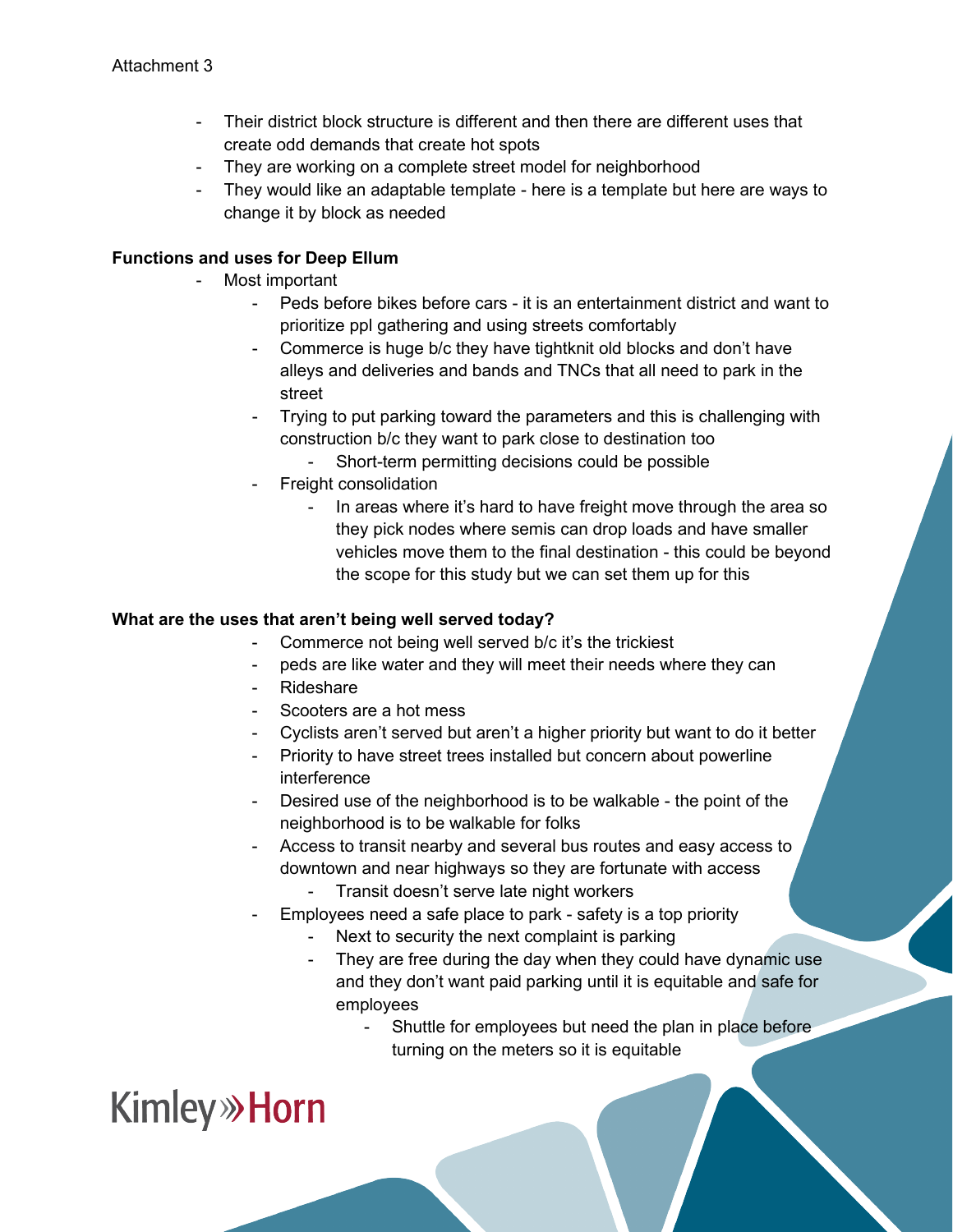- Space for employee parking under the highway but need to designate it
- Employee parking, construction parking, commerce parking
- Residential uses
	- There is a percentage of parking in garages and it ebbs and flows on what is required - market serves the area well - one location went down to 1 space per unit and leverage mobility options - but visitors are constrained and can't park
	- Biggest issue is battling with commercial uses blocking driveways or drunk ppl wandering in garage
	- Will inform permitting options

#### **Concerns for Employees**

- Still favor variances and not having to provide on-sight parking as much as possible b/c they want it to feel walkable and preserve historic buildings
- They get reductions for maintaining historic structures
- They feel there can be an off-site solution that is close enough
- Large developments need to provide onsite parking and then construction parking
- Don't want to have employees pay to park
- *Beer trucks and food suppliers*
	- Are these businesses setting expectations about time of day drop offs?
		- They have asked the bars to not have trucks after 9pm and do deliveries at daytime so it isn't a conflict
		- Self-compliance and is somewhat successful but can be improved
- *What constitutes loading and unloading?*
	- Enforcement might not get tickets b/c its a freight truck but smaller vehicles don't look loading in a non-commercial vehicle
	- How do they let enforcement know they are commercial loading vehicles who gets to use the spaces and how to identify them
	- Length of time for passenger loading vs commercial loading (each gets to stay a certain length of time)
	- How long do folks need to stay for loading?
		- Up to 30 minutes and some take an hour and some take 5-10 minutes we should have some options
	- Retail model 5-10 minutes
		- Grab a cup of coffee
		- Print and dog shop
		- Ensure turnover in these areas but don't need a long time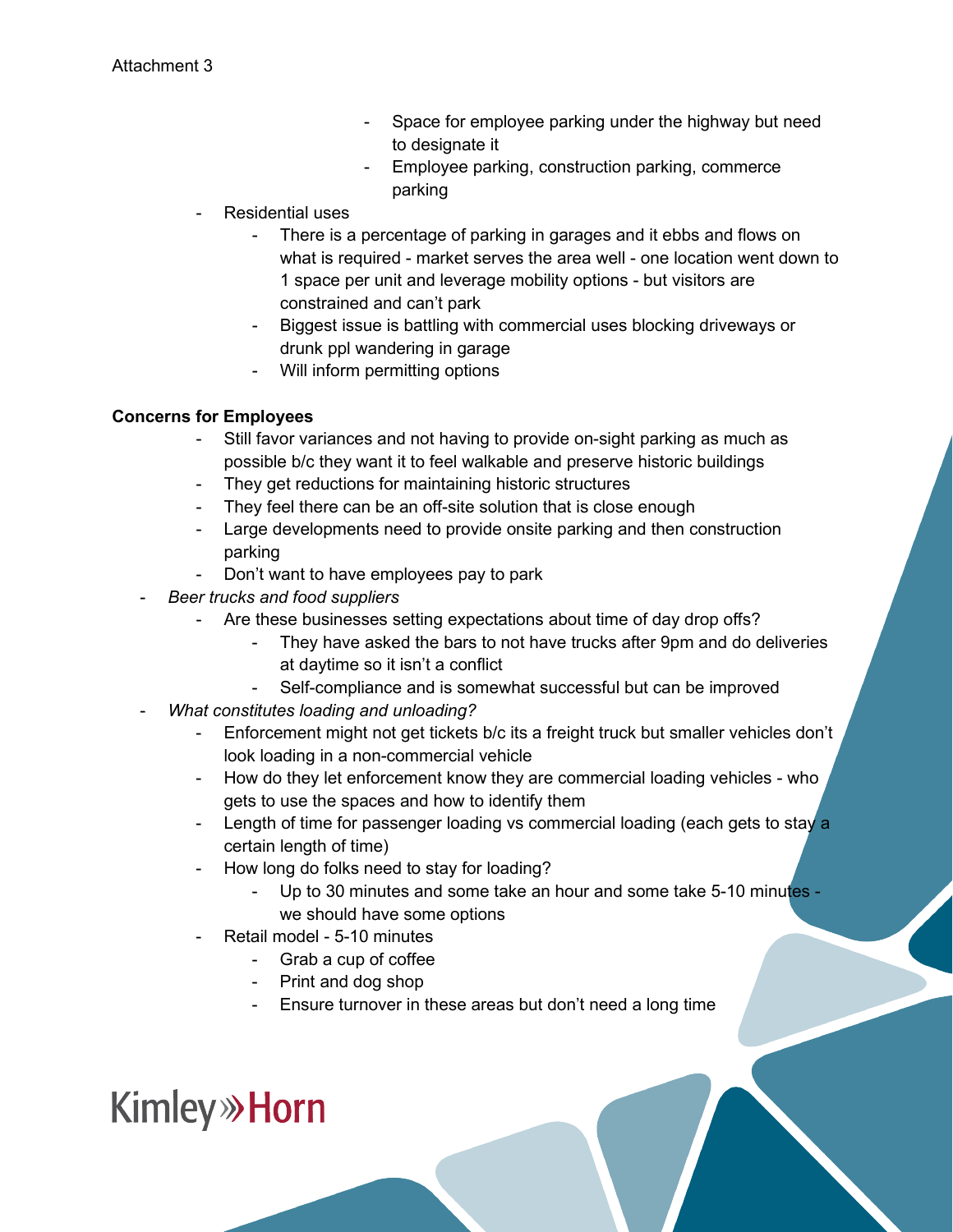## Bishop Arts / Uptown Breakout Group (by Jeremiah Simpson)

#### **Key Themes:**

- High support for repeatable flex zone templates
- Super-block opportunity for long block faces (particularly BA)
- Lots of competing priorities for curb uses in these neighborhoods incl. micromobility, greening, loading, bicycle, transit, daylighting at intersections
- Concern that up-zoning and increasing development density (Uptown) will place more demand on curb uses
- Meanwhile revised code standards will eliminate parking minimums for new uses and redevelopment

Similar themes are raised in both neighborhoods.

#### **Uptown:**

- Uptown is adding significant density which means increased competition for curb space
- General need for Uber/Lyft and loading stalls is more of a need for this neighborhood as there are more intense commercial uses
- No loading stalls required for multifamily which creates increased demand for street loading (this is more of an issue in Uptown)
- There is a need for 15-min parking for business such as Whole Foods and Marriott (some businesses post their own signage if there is a need)
- Pocket Parks might be a good use for Uptown / greening is needed as Dallas is very hot
- Need additional transit service

#### **Bishop Arts:**

- BA has very high demand for on-street parking which is free
- Streets are narrow good context for walking/biking but more potential safety issues
	- o Maybe consider street closures in BA
	- o Parking on one-side only might be an option
	- $\circ$  Staggard parking from one side of the street on one block to the other side on the next
- Need for better daylighting at intersections
- Need for additional Uber/Lyft zones
- Sign pollution is an issue perhaps painted curbs would work better
- Emphasis here should be on pedestrian connections
- Additional loading is needed
- Opportunity to apply super block to long block faces
- Repeatable flex zone templates might work well